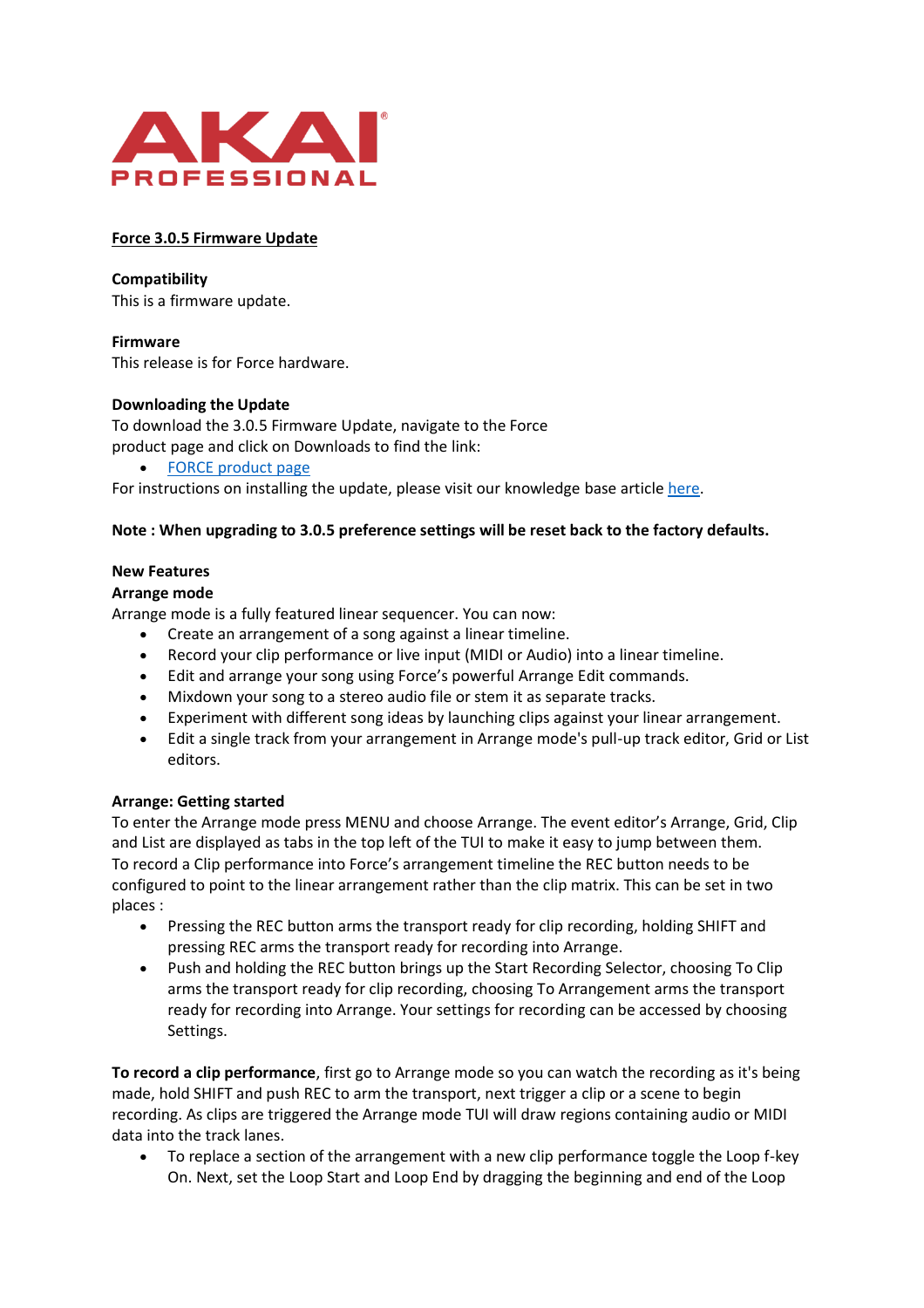Region in the timeline, dragging in the middle of the Loop Region moves both the Loop Start and the Loop End at the same time. Press the SHIFT + REC and launch a clip or a scene. The clip recording begins at the Loop Start and finishes at the Loop End making it easy to replace a section of the arrangement.

- Pushing the PLAY button begins playback of the arrangement from 1:1:00 or if Loop is On playback begins from Loop Start.
- To begin playback from the current playhead position hold SHIFT and push the PLAY button.
- To move the playhead tap the Playhead Position field in the toolbar to give it hardware focus and then use the data wheel or -/+ buttons to adjust. You can also set the playhead position by touching in the lower half of the timeline.
- The Arrange mode has six user-configurable locate markers. Hold the SHIFT button to reveal the Arrange mode's shift f-keys, you will see six f-keys labelled SET. Pushing any of the SET fkeys adds a locate marker at the current playhead position, pushing the f-key will jump the playhead position to the position of the locate marker. To configure a locate marker in more detail use the Locate popup.

# **Switching between the linear arrangement and clips**

- In Force a track can play a clip or it can play the linear arrangement but it can never play both at once. When you play a clip the arrangement on that track will stop playing and vice versa. In Arrange mode a track will show a Back To Track button (a square with a play icon inside it is located at the right hand side of the track lane) when either there is a clip playing or the Stop ALL button has been pressed. To return playback of a track to its linear arrangement simply push the Back To Track button. To return all tracks to the linear arrangement go to the Arrange mode and push the Back To Arrange f-key.
- You can switch a track to play a clip or the linear arrangement from the Matrix mode or Force's Launch pad mode. Hold SHIFT and press the LAUNCH button to bring up the Launch Config popup, then tick the 'Show arrangement in clip matrix' option. The arrangement row appears above the first clip row in the Matrix/Launch mode. Tapping the arrangement row on a track will stop any playing clips on that track and play the arrangement. Tapping the LAUNCH button for the arrangement row will play the linear arrangement for all tracks.

#### **Editing your arrangement**

To edit an arrangement, go to the Arrange mode and from the Toolbar push the EDIT button to bring up the Arrange Edit selector. From the selector choose the desired operation :

- The Erase function erases all or part of a track.
- The Clear function erases all events from the arrangement.
- The Trim function trims events to the Bars value set in Arrange.
- The Delete Bars function removes a range of bars from the arrangement.
- The Insert Bars function adds empty bars to an arrangement at a specified point.
- The Half Length function will immediately halve the length of the arrangement (without deleting any note events).
- The Double Length function will immediately double the arrangement and copy all events from the first half to the second half.
- The Copy Bars function copies a range of bars from the arrangement and adds them at a specified point.
- The Copy Events function copies a range of events or selected audio track regions from the arrangement and adds them to another at a specified point.

In Arrange mode push hold on an audio track header to bring up a drop down menu of Track Edit options :

• The Clear function erases all note events on the current track.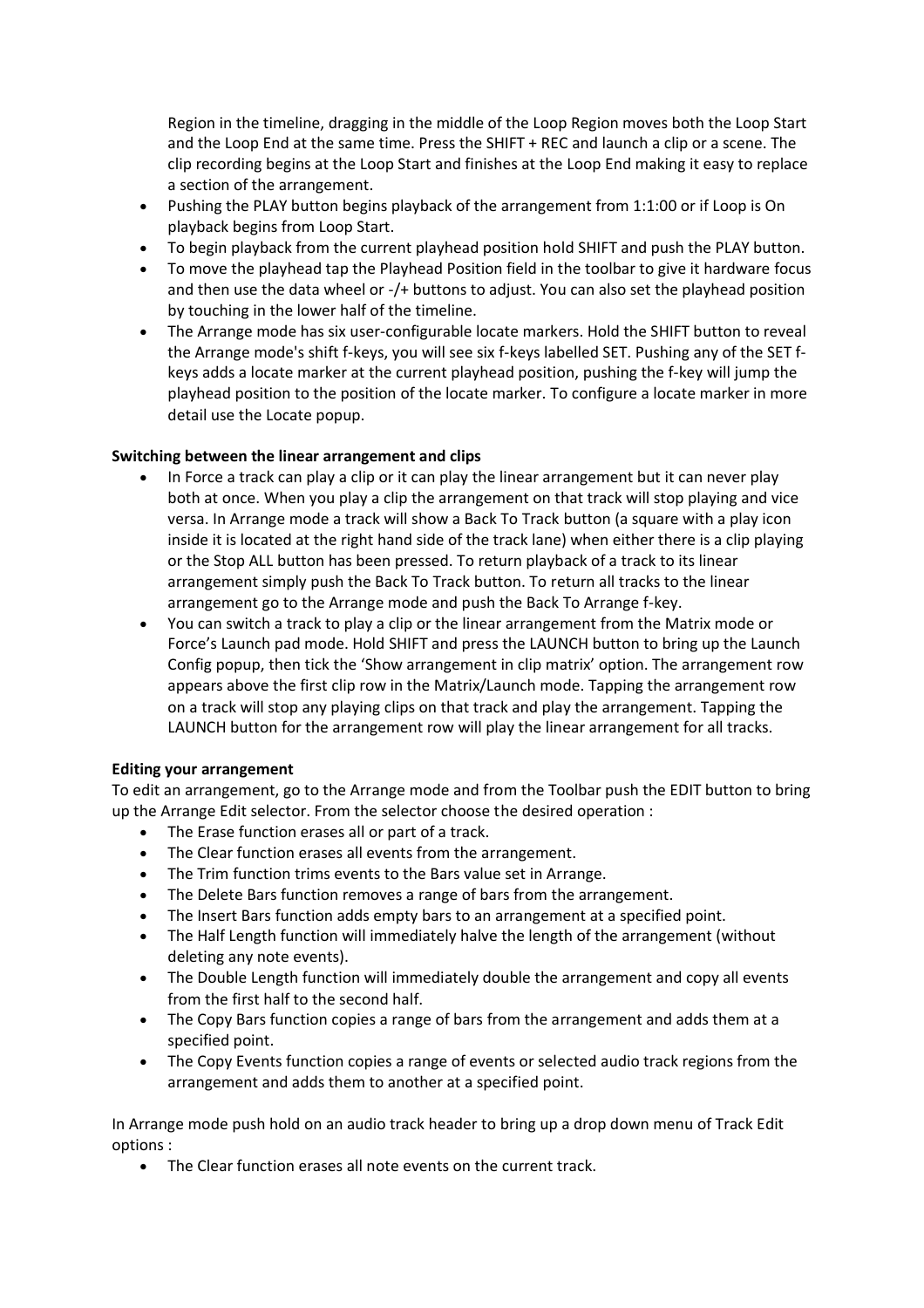- The Copy Track function copies the contents of one track to another.
- The Copy Events function copies a range of events to a destination track at a specified point.
- The Reset Channel Strip function resets a tracks channel strip to its default state.
- The Bounce to Sample function renders the track as an audio sample and places it in the project's sample pool.
- **Flatten Track** renders all the edits and regions within the current tracks arrangement to a new audio file.
- **Flatten Track Elastique** carries out the same operation as Flatten Track but renders any time-stetching or pitch-shifting through **Elastique Pro** giving higher quality results with less artefacts than Force's inbuilt time-stretch algorithm.

In Arrange mode push hold on an Drum/Keygroup/Plugin/MIDI/CV track header to bring up a drop down menu of Track Edit options :

- The Clear function clears the events in the linear arrangement on the current track.
- The Copy Track function copies the contents of one track to another.
- The Copy Events function copies a range of events to a destination track at a specified point.
- The Double-Speed function halves the lengths of all note events on the track as well as the distance between them.
- The Half-Speed function doubles the lengths of all note events on all tracks as well as the distance between them.
- The Pitch Quantize function forces the pitches of note events into a specific scale.
- The Random Events function creates random melodic or rhythmic patterns on the current MIDI track.
- The Bounce To Sample (not available for MIDI or CV) function renders the track as an audio sample and places it in the project's sample pool.
- The Bounce To Audio (not available for MIDI or CV) function renders the track as an audio sample and places it on a new audio track in the project.

# **Arrange Bottom Panel Track Editor / Grid / List**

When in Arrange Mode events from the current selected track can be edited using the bottom panel Track Editor. In Arrange mode, from the bottom of the TUI push the arrow up button to reveal the Track Editor. You can also open the editor by double tapping within a track lane in the main arrangement view. To resize the vertical height of the editor drag the separator bar or the arrow. To close the Track Editor tap the down arrow.

- The editing workflow for the Track Editor is similar to the GRID mode however the Track Editor is fixed to edit the arrangement event list where as the GRID editor follows the currently selected Clip or Arrangement event list.
- At the top of the Track Editor there are two tab buttons GRID and AUTO. To edit automation press the AUTO tab, the workflow is similar to editing automation in the GRID mode. To return to edit MIDI events or Audio regions press the GRID tab.
- The Grid and List editors edit the selected clip or arrangement on the current track. To edit a track from your arrangement using the Grid or List editor first from Arrange mode make sure the arrangement is playing and selected (you can check this by making sure the Back to Track button is not displayed on the selected track). Now go to the Grid or List event editor to edit the arrangement track.

#### **The Locate popup**

To open the Locate popup double tap the Bar Beat Tick field on the Toolbar. The popup is divided into two tabs - the Time tab and the Locators tab.

From the Time tab:

• Pushing the STEP < > buttons moves the playhead position by the Timing Correct (TC) value.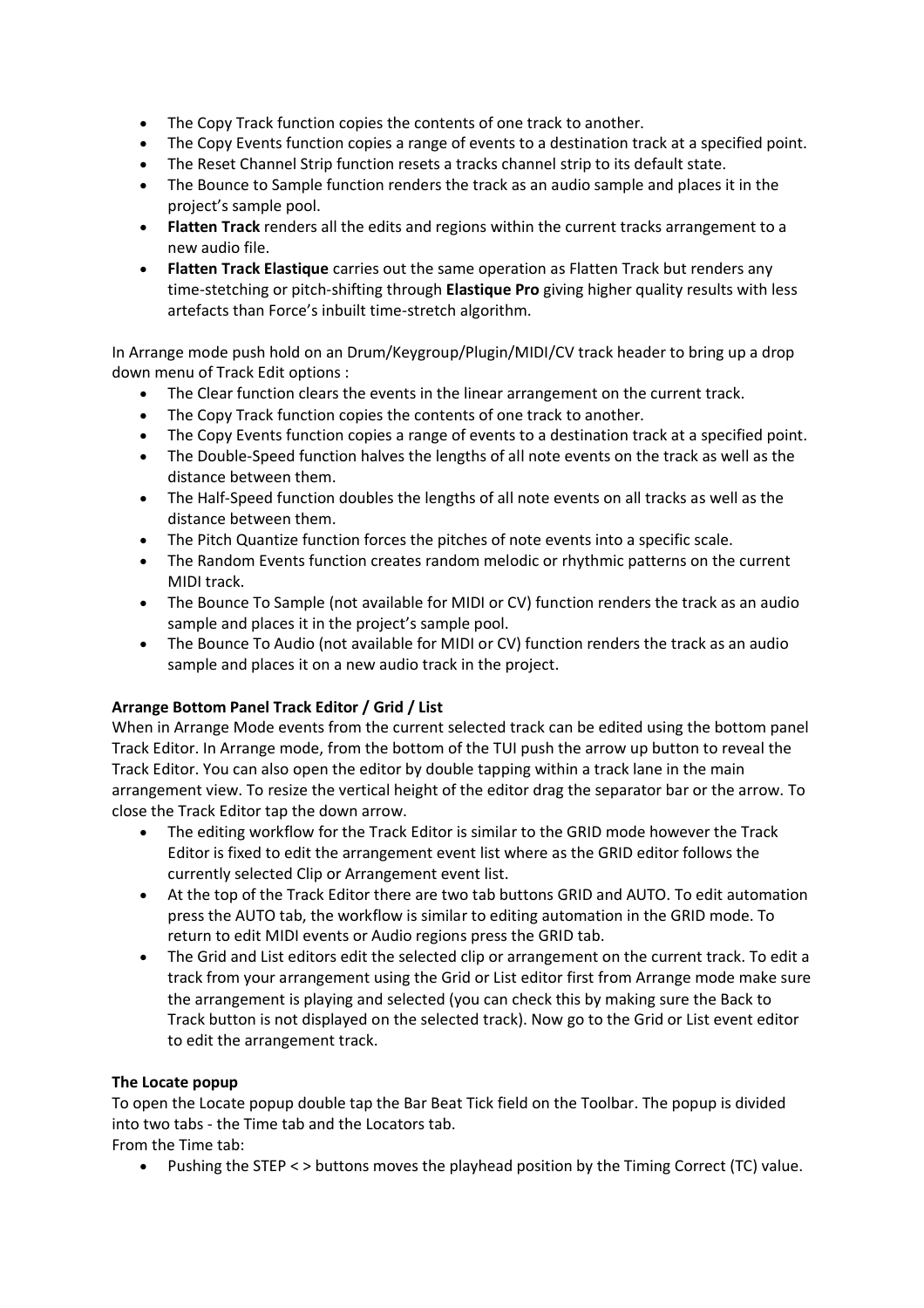- Pushing the BARS < > buttons moves the playhead position by a whole bar and rounds to the nearest bar.
- You can hardware focus the component parts of the Bar Beat Tick field for precise adjustment. Double tapping the Bar, Beat or Tick fields will bring up the TUI Numeric keyboard.
- You can set Auto Record to Record From Loop Start. This setting is handy if you are recording an instrument such as a guitar and you want to automatically jump into record as the arrangement loops.

From the Locators tab :

- Pushing the SET button creates a locate marker at the Arrange playhead's current time position.
- Once a locate marker has been created you can edit the Color and Name of it using the Keyboard and Color Dropper icons.
- Touching the X button deletes a locate marker.

# **Mixdown or stem your arrangement**

Press the SAVE button to bring up the Save popup, from the popup select the Audio Mixdown option.

The Audio Mixdown is divided into different sections :

- Use the Audio Length section to set the region you want to mix down. The Start Bar and End Bar set the beginning and end of the mixdown, the Audio Tail parameter adds a number of seconds to the mixdown after the End Bar to capture the tail of ringing notes or effects, for example the tail of a reverb effects plugin.
- From the Render Source section tick the Stereo Output option to create a stereo audio file of the arrangement, tick the Separate Tracks option to render the arrangement as stems.
- Use the Render Options section to set advance mixdown options.
- Go to the bottom section of the popup to configure the mixdowns audio file's settings. From here choose the File Format (WAV/AIFF/MP3/FLAC/OGG), Bit Depth and Sample Rate.

You can now **export the Force arrangement as a clip row to an Ableton Live ALS project**. Push the SAVE button to bring up the Ableton Live Set Export popup and from here tick the Export Arrange as Clips option. To recreate the arrangement in Ableton Live simply copy and paste scene 1 from the Session View to the Arrangement View.

The Arrange mode track headers show Record Arm, Mute, Solo, Track Automation and Crossfader Assign state (Note this requires vertical zoom to be adjusted so there is enough space to show these components).

In Arrange mode use a pinch to zoom gesture to zoom in or out on your arrangement.

In Arrange mode the Loop region is now always displayed regardless of whether Loop is On or Off. Drum pad headers have now been improved in Grid / Clip and the Arrange Bottom Panel Editor. Push and hold on a pad header to get a drop down menu, from the menu you can Mute or Solo a pad and quickly get to Pad Color mode.

The Arrange Edit options that have first bar / last bar parameters to set an input range are now automatically set by the Loop range.

#### **MIDI Multi**

Force becomes the ultimate MIDI sequencing studio centerpiece. In Force 3.0.5 you can now connect and route all the MIDI gear in your studio to and from your Force standalone.

#### **USB MIDI input and output**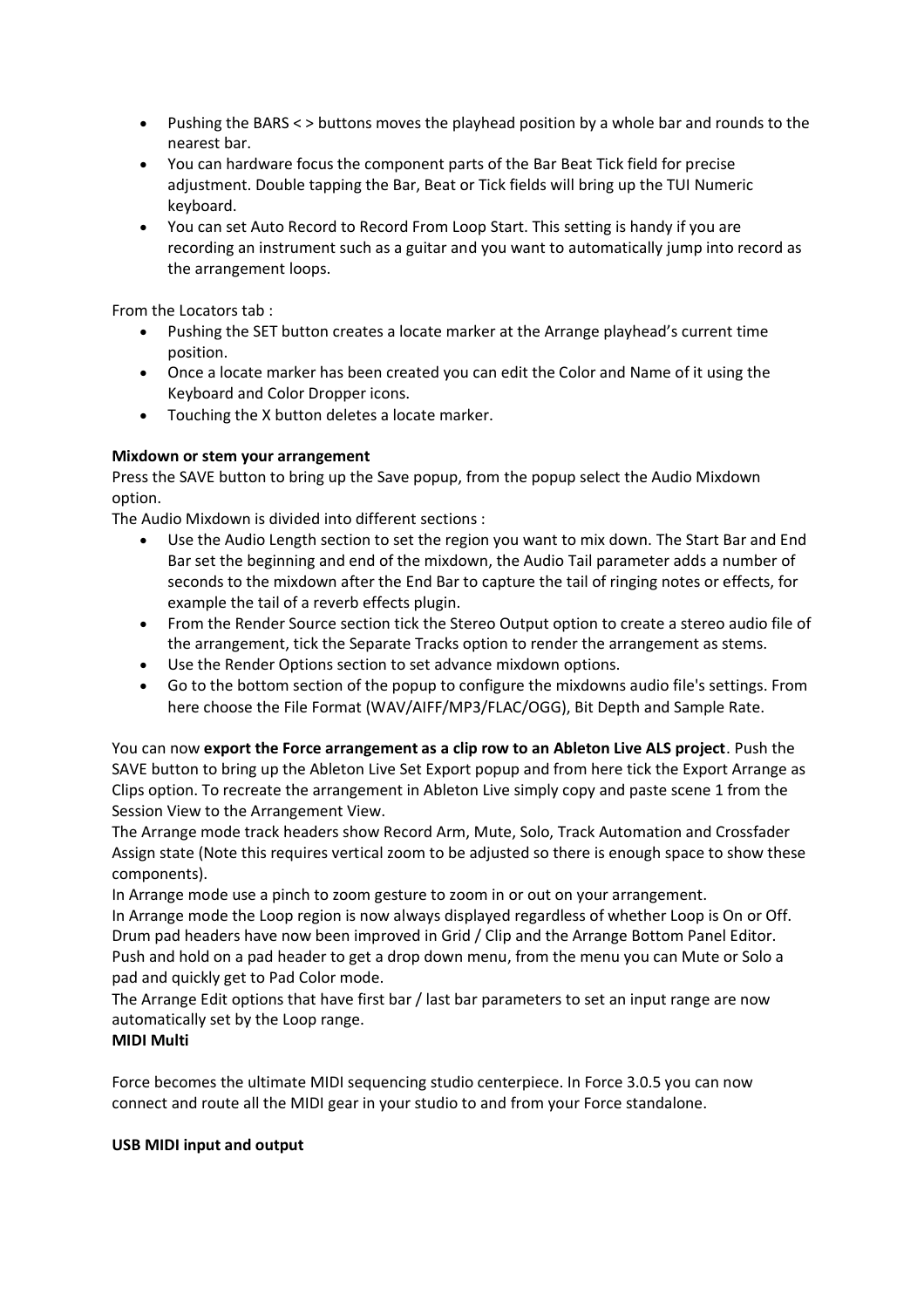You can now use any class compliant MIDI device with your Force standalone. Plug in your USB keyboards, MIDI interfaces, and USB to CV modules to dramatically increase the I/O of your Force standalone (Note: To use multiple USB MIDI devices with Force use a high quality powered USB hub).

# To configure your MIDI inputs and outputs go to **Preferences > MIDI / Sync**.

The **Input Ports** section displays all available MIDI ports in a list. Use the keyboard icon to rename a port to a custom name, this is particularly useful when using a USB MIDI interface that has multiple MIDI keyboards or sound modules connected to its ports as you can rename the ports according to the device they are connected to. Force will then use your custom MIDI port names across the TUI. Next to each MIDI port are the Master and Track buttons :

- Enable Track to add the port to the list of MIDI inputs available to a track.
- Enable Master to send MIDI from the port to the current track ignoring its monitor state. The Force Pads are an example of a device that is set to Master.

The **Output Ports** section displays all available MIDI output ports in a list. Use the keyboard icon to rename a port. Next to each MIDI port are the Sync and Track buttons :

- Enable Sync to send Sync to this port. MIDI sync messages will be sent according to the type set in the Sync Send > Send preference.
- Enable Track to add this device to the list of MIDI outputs available in a track.
- By default, the Track Enable Ports When Discovered preference is set to On so that when a MIDI device is plugged in the Track option is automatically enabled and its ports can be chosen from the track MIDI Input or Output fields in the TUI.

# **To configure the MIDI input and output for a track :**

- To configure a tracks MIDI input and output, in Matrix mode double tap on a track header and from the Track Settings popup scroll down to the MIDI Routing section.
- From the Mixer mode, go to the I/O tab.

**You can now send MIDI from one track to another to layer two or more sound generators**. To layer two plugin instruments create two Plugin instrument tracks. Next, on Track 1, go to the Mixer > I/O Tab, from the Send To field choose Plugin 002. Now any note input or MIDI from Track 1 will be sent to the second track giving a quick and easy way to layer two sounds.

MIDI tracks now have an input Monitor button with four monitoring states :

- Off Never monitor the track's MIDI input. Playback of events from the track is heard. This setting is useful when using keyboards where local is set to On.
- In Always monitor the track's MIDI input regardless of the track's Rec Arm state. Playback of events from the track is not heard.
- Auto Monitor the track's input when a track is record armed. Playback of events from the track is heard.
- Merge Always monitor the track's input regardless of the track's Rec Arm state. Playback of events from the track is heard.
- You can configure the default monitor state from Preferences > Sequencer > Rec Arm field.

**You can now record multiple MIDI or Audio tracks at the same time**. There is now a preference to configure the Record Arm behavior to Single or Multi (this affects both MIDI and Audio tracks). By default the preference is set to Single (exclusive arm), and as you change track Force automatically record arms the current track, unarming any others. The behavior is designed to feel similar to previous Force releases. When set to Single it is still possible to record arm multiple tracks, set the button row button group (Mute/Solo/Rec Arm/Clip Stop) to Rec Arm, next hold SELECT and then from the bottom row press multiple tracks record arm buttons to toggle them On. When doing a lot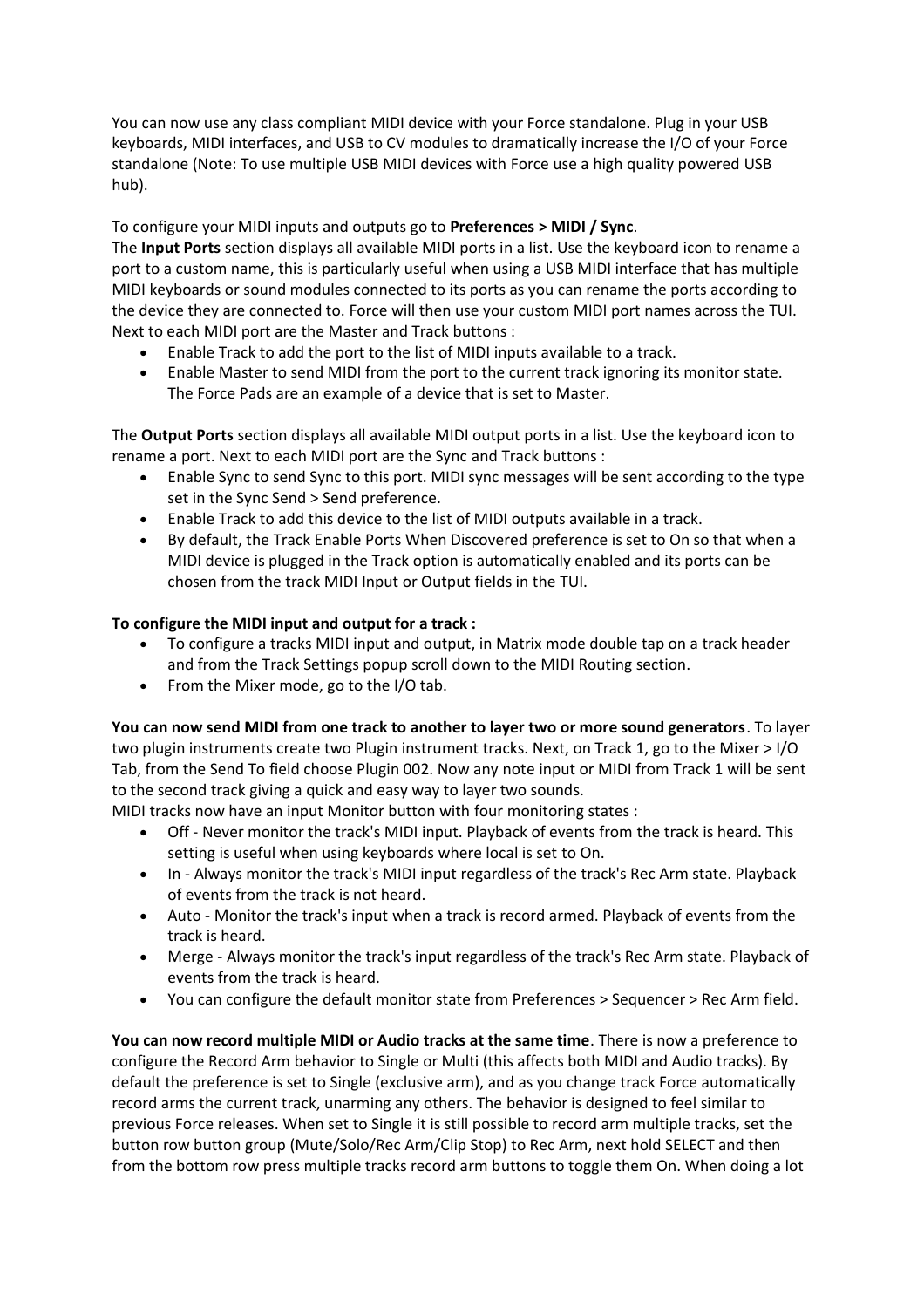of multitrack recording a better workflow is to use the Record Arm = Multi setting. Go to Preferences > Sequencer > Recording and set the Rec Arm field to Multi. Record arm no longer follows the current track and turning any record arm button On adds it to the group of record armed tracks.

# **Program Change**

On a MIDI Track you can now send a program change message when launching a clip or when playing your arrangement. Hold EDIT and tap a Clip to bring up the Clip Settings popup. Scroll down to the Program Change section. To send a program change message when launching a clip set the Program Change field to From Clip. Use the Program Change and MIDI Bank LSB and MSB fields to input the desired program/bank change. When set to From Track launching a Clip will use the program change message set in the Track settings popup.

Program change messages added to a clip can be recorded into the arrangement like other automation parameters by setting the automation button (in the Pull Down component) to Write. MIDI Monitor now contains port names.

# **Macros**

Force is now the ultimate control surface for interacting with automation parameters from your project. You can now assign multiple parameters to all the main sections of Force's control surface knobs, pads, touchscreen and crossfader.

- Create a DJ wash out effect by adding three insert effects High Pass Filter > Delay > Reverb - to a submix and control their parameters with a single knob.
- Use the four quadrants of Force's touchscreen so that each quadrant controls a different insert effect.
- Assign effects parameters and mixer mutes to be triggered by pressing the Force's pads.
- Assign automation parameters to the crossfader.

You can now use the new Envelope Followers and LFOs to **modulate any of Force's automation parameters**.

- Use an Envelope Follower to assign a kick drum from a drum program to modulate a filter's cutoff parameter.
- Take an instrument signal such as a guitar, pass that through an envelope follower and then use that control signal to :
	- o Modulate the cutoff of a filter plugin to create an autowah effect.
	- $\circ$  Modulate multiple automation parameters for more complex effects like ducking delays/reverbs.
- Use an LFO to modulate insert effect parameters to create more movement and interest in a synth part.

Knobs mode has been renamed Macros and now contains tabs for:

- Knobs
- Crossfader
- XY Pad
- Pad Grid
- Env Follower

# **Knobs**

Each knob in Force can now be used to control multiple automation parameters, each parameter assigned to a knob can be edited to have its own input and output range and toggle behavior. To edit a knob press Menu and then choose Macros, from the Macros mode go to the Knobs tab, or hold EDIT and tap a Knob. Note that holding EDIT and pushing KNOBS also takes you to the Macros > Knobs tab.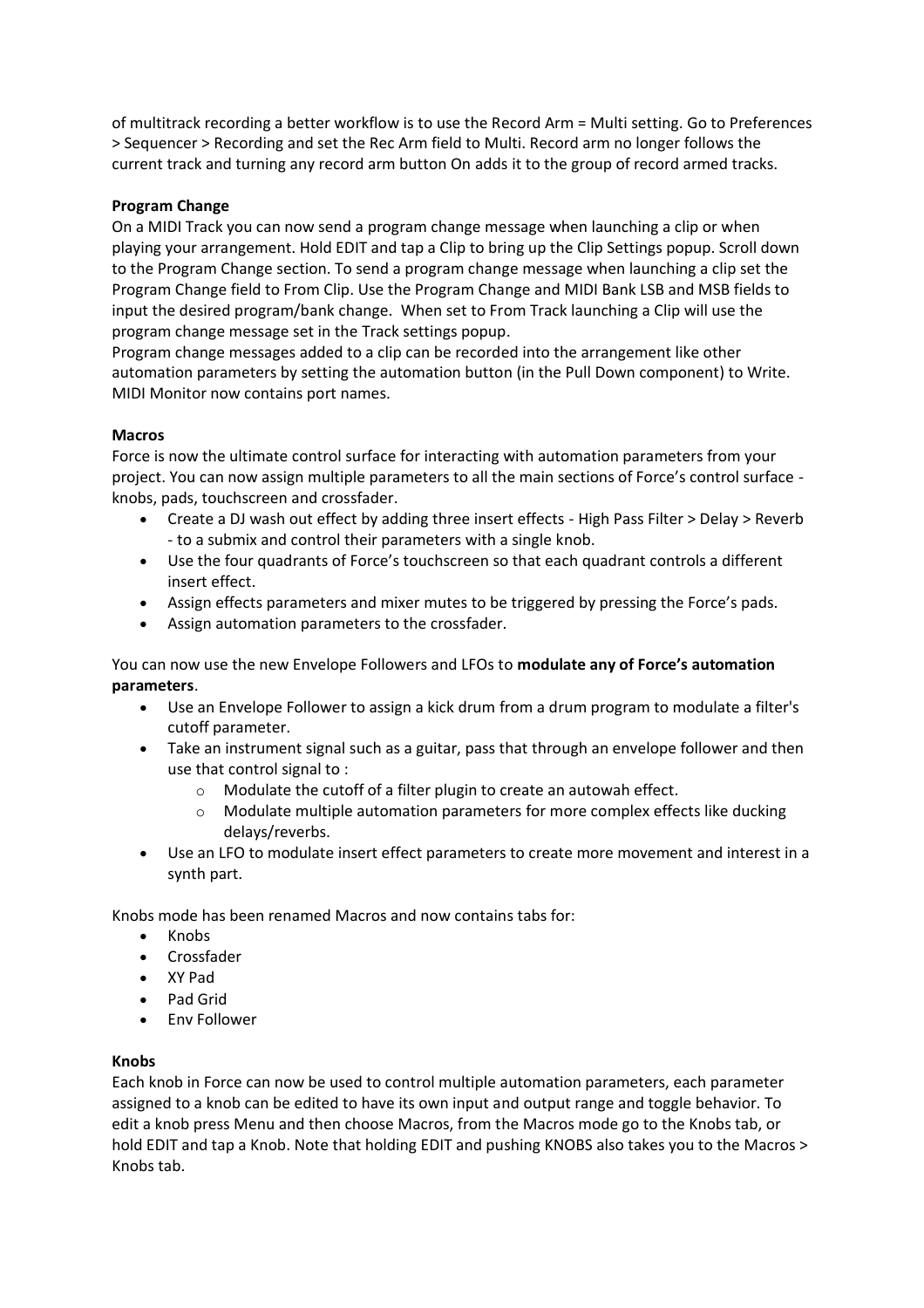You can learn multiple parameters to a knob in all the user configurable Knobs modes :

- Track
- Project 1
- Project 2
- Track FX Rack

#### **Learn modes**

- To learn multiple automation parameters to a knob, go to Macros, Knobs tab and from the toolbar set the Knobs Mode field to Project 1. When in any of the user assignable Knobs modes the Learn and Momentary buttons will be present in the top right hand corner of the TUI. Click the Learn button On, by default the drop down field next to Learn will have the Add option ticked, the Knobs OLED screen will show the message LEARNING. Now navigate to a mode such as Track Edit that contains the parameters you want to learn and move the parameters via the Track Edit TUI. The TUI displays feedback that your learn operation has been successful. To protect your assignment return back to Knobs mode and tap Learn again to turn the feature Off.
- To Learn a single parameter to a knob so that any new assignment will replace the previous one, press the drop down arrow next to the Learn button and untick Add.
- To use a single knob to mute/unmute multiple tracks you can learn multiple parameters as toggles to speed up the assignment process. Press the drop down arrow next to the Learn button and tick Toggle now any parameter will be learnt with the Toggle parameter set to Toggle.
- To Learn a parameter and set its range during the learn process press the drop down arrow next to the Learn button and tick Range. Now when Learn is On the range of the parameter learned will be set according to the range you move a parameter by.
- A macro control can be configured to send a scene of parameters values such that moving the control sends the maximum value of each assigned parameter. Press the drop down arrow next to the Learn button and tick Trigger now any parameter will be automatically learned with the Toggle parameter set to Trigger. When the Toggle parameter is set to Trigger the assigned parameter will always send the maximum value that has been set in the Parameter Range section.

#### **Momentary modes**

To set a macro to have momentary behavior in Macros mode set the Momentary button (next to the Learn button) to On, now when releasing a knob, pad, or XY Pad positions the macro control will return its assigned parameters to a previous value. The type of previous value is set in the Momentary drop down :

- When Previous is ticked the assigned parameters will return back to the values they were set to before the control gesture started.
- When Minimum is ticked the assigned parameters will return back to the minimum value set in the Parameter Range section.

#### **Editing a control's assignments**

• To edit a knob's assignments from Macros >Knobs use the left hand component to select the knob you want to edit. The right hand panel is split into two areas: the upper part displays the parameters that have been learned to the control, the lower area is the parameter inspector which displays the settings for the currently selected learned parameter. To edit a parameter's settings from the right hand panel touch a parameter to give it selection (indicated with the light grey selection highlight). Use the Control Input range to set the percentage of the control that will be active, use the drop down menu to set its response to Linear, Logarithmic or Exponential curves. Use the Parameter Range (Output) to set the minimum and maximum values that will be sent when adjusting the knob across its full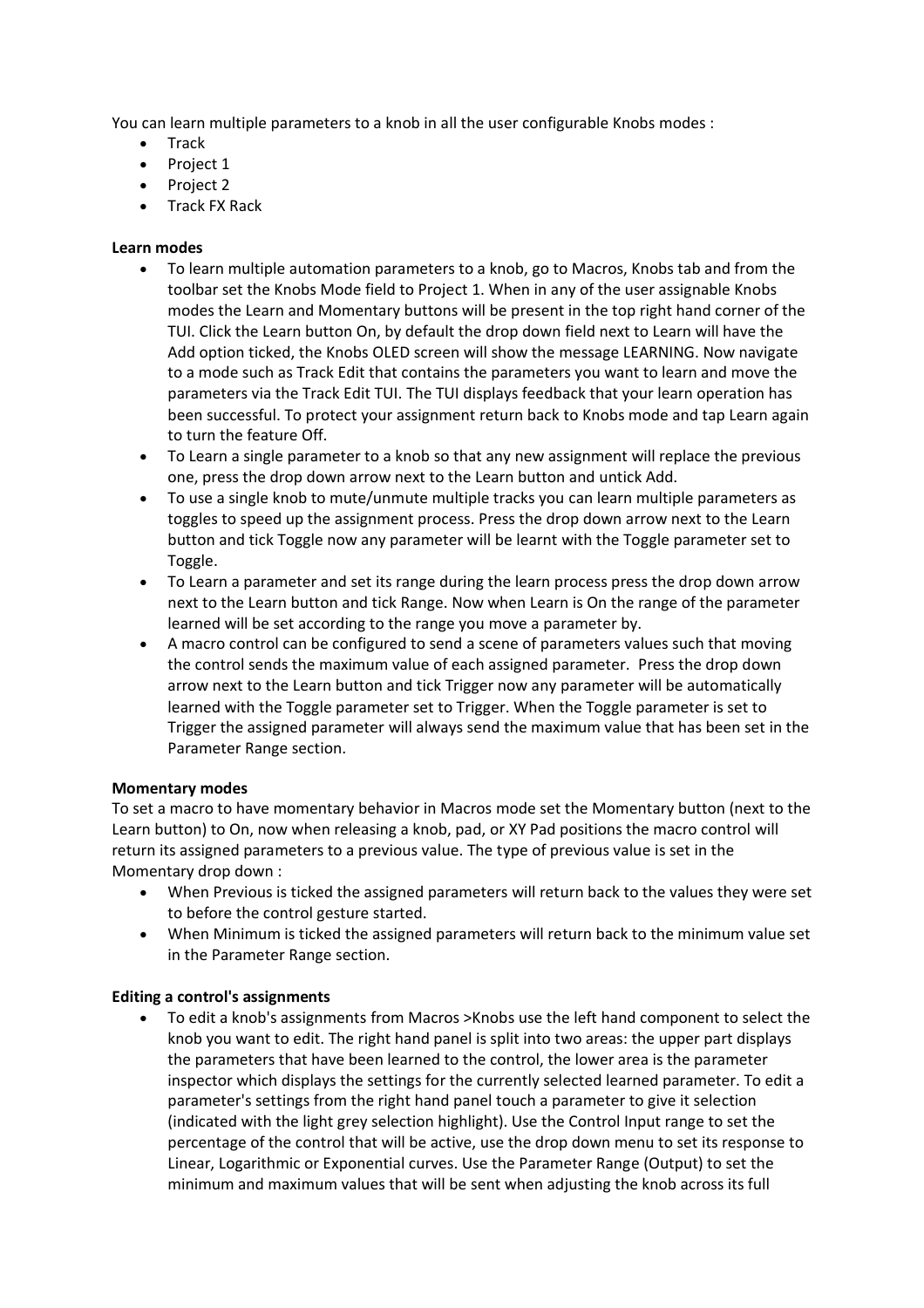range. Lastly the Toggle field sets the behavior to: OFF = moving a control sends a continuous range of values, Toggle = moving a control toggles between the Parameter Range min and max values, and Trigger = moving a control sends the max value.

- You can rename a knob in one of the user assignable knobs modes by pressing the keyboard icon in the toolbar.
- To manually add a parameter assignment when in any of the user assignable Knobs configurations push the + button in the right hand side of the TUI and navigate through the hierarchical list of automation parameters.
- To remove a parameter assignment use the Trash can icon

# **Crossfader**

You can now learn any of the automation parameters from within your project to Force's crossfader. To learn a synthesizer parameter to the crossfader, with Force not in playback select a plugin track and then go to Track Edit mode, now hold down either ASSIGN A or ASSIGN B and move any parameter in the Track Edit TUI. The TUI displays feedback that your learn operation has been successful. Learning a parameter to Assign A assigns the parameter with a minimum value to the left of the crossfader and a maximum value to the right. Learning a parameter to Assign B reverses the min and max values. Holding EDIT and tapping ASSIGN A or ASSIGN B will take you to the Crossfader edit tab. Here make detailed adjustments for any learned parameter.

There are 16 crossfader scenes. To change scenes go to the Macros mode, Crossfader tab, then from the top left of the TUI go to the Mode drop down menu. Change the crossfader scene from the hardware by holding the Assign A button and pressing Assign B to increment the scene or holding Assign B and pressing Assign A to decrement.

# **XY Pad**

Learn any of the automation parameters from within your project to one of Forces four assignable XY pads. From Macro mode push the XY Pad f-key to go to the first XY Pad, pushing the XY Pad f-key again increments through Force's four XY pads. Use the Full Screen button to make the current XY pad full screen. An XY pad internally works like a collection of different macros where you can assign parameters to the X axis, Y axis, a column, a row or even a different quadrant. Use the Mode drop down menu in the top left of the TUI to set the section of the XY pad you want to assign your parameters too, the Learn process then works like other control types.

#### **Pads**

Learn any of the automation parameters from within your project to Force's pads. Assigning automation parameters to the pads gives a more performative way to control effects and mixer parameters. For example you could assign pad A01 to mute a group of tracks and pad A02 to toggle delay, reverb and filter insert effects on and off.

Hold EDIT and press KNOBS to go to Macros mode, from here go to the Pad Grid tab (Note : If Force's pads are set to use macros then holding EDIT and tapping a pad takes you directly to the Macros mode, Pad Grid tab). The left of the TUI displays the Pad macros in banks of 16 pads. Use the Mode drop down menu to access banks A-D. To make it easier to perform with a bank of pads push the Full Screen button to increase the size of the TUI Pad Grid to fullscreen.

You can also access the Pad Grid on the Force's hardware pads :

- Hold SHIFT and push KNOBS to set Force's pads to display the Pad Grid macros.
- Hold down KNOBS and push LAUNCH to split the Force's pads between launching clips and triggering the Pad Grid macros.
- Hold down KNOBS and push NOTES to split the Force's pads between playing notes and triggering the Pad Grid macros.
- Hold down KNOBS and push LAUNCH and NOTES (at the same time) to split the Force's pads between launching clips, playing notes and triggering the Pad Grid macros.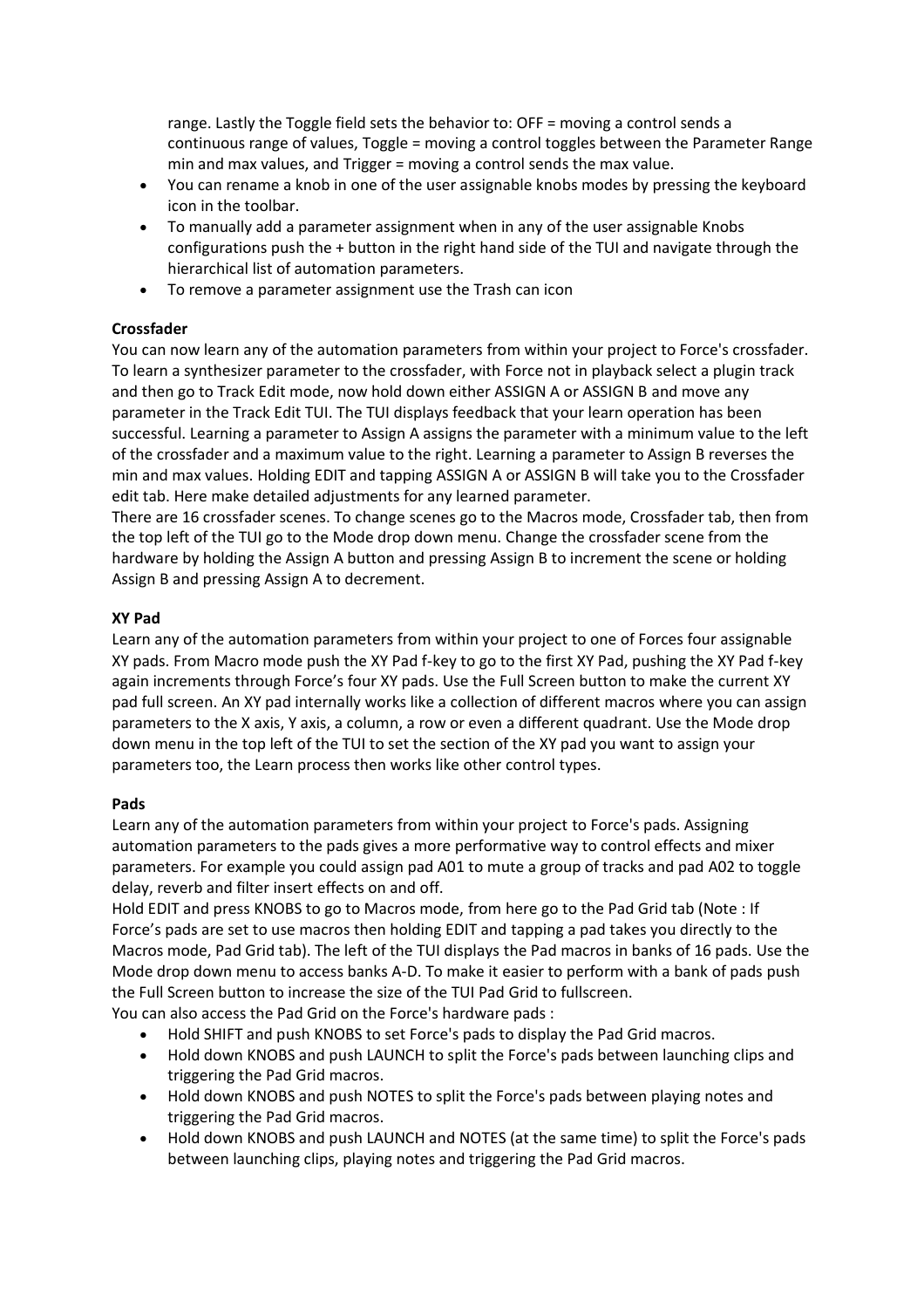# **Envelope Follower / LFOs**

You can now use an audio signal such as a kick drum or LFO as a control signal to create envelope follower, side chaining or modulation effects. From Macros mode go to the Env Follower tab, there are 16 assignable envelope followers which can be accessed from the Mode drop down menu.

- To use an audio source as a control signal, go to the Envelope Source field and from there choose a track/submix/return or master. Now the left hand panel displays a smoothing envelope and its accompanying parameters which can be used to shape and gate the control signal. Note : If you choose a track that has a drum kit on it you also get the option to choose audio from a specific pad (this makes it easy to use a kick from a drum track as a control signal).
- To use an LFO, go to the Envelope Source field and from the drop down menu go to the LFO section and choose a shape. Use the Frequency, Phase and Level parameters in the left hand panel to configure the LFO.

Once you have chosen the envelope follower source then use the right hand side of the TUI to assign the parameters it will modulate.

# **Other Macro features**

To copy an existing macro assignment, from the Macros mode go to the tab that contains the control you want to copy an assignment to. From the right hand side of the TUI push the + button to bring up the Parameter menu, scroll to the bottom and choose Copy Existing Macro, then use the Replace or Merge hierarchy accordingly, then navigate to the macro you want to copy and choose it.

The hardware buttons SELECT, COPY, DELETE, EDIT can be used in conjunction with macro controls. Hold one of the hardware buttons then tap a single knob, for the crossfader tap ASSIGN A or ASSIGN B, for the Pad Grid mode tap one of the pads. For copy you will also need to first tap a macro for the source of the copy and then tap a macro as the destination (note you can copy between macro types i.e Knob to Crossfader). To perform a cut/paste operation hold SHIFT + COPY and then press the source macro knob/pad/ASSIGN button, then whilst still holding SHIFT + COPY press the destination macro.

#### **New Knobs modes:**

- **Knobs mode MIDI** A selection of MIDI performance controls. Use Knobs mode MIDI in conjunction with the Notes pad mode to control modulation, pitch bend, sustain and other common MIDI messages as you play notes.
- **Knobs mode Project 2** A second project mode.
- **Knobs mode Track FX Rack** is a new mode that works in conjunction with FX Rack presets.

#### **Other Features**

#### **Import Ableton Live projects**

You can now import Ableton Live projects into your Force. On Force press LOAD and from the Browser navigate to the drive that contains your Ableton Live projects. Select an Ableton Live project (.als file) and then press Load. Note for a Live project to be successfully imported with all the assets you must have used the Collect All and Save option in Live to collect all of your project resources together.

Force will attempt to import and convert the following:

- Launch Matrix Tracks/Clips to Tracks/Clips.
- Arrangement View Sequence to Arrange tracks.
- ALS Colors to Force Colors for pads.
- Audio Clips to Audio Clips (with Looping points, names, warp, volume, pan, pitch adjustment).
- MIDI Notes to MIDI Notes at 960 PPQ units, with looping points and names.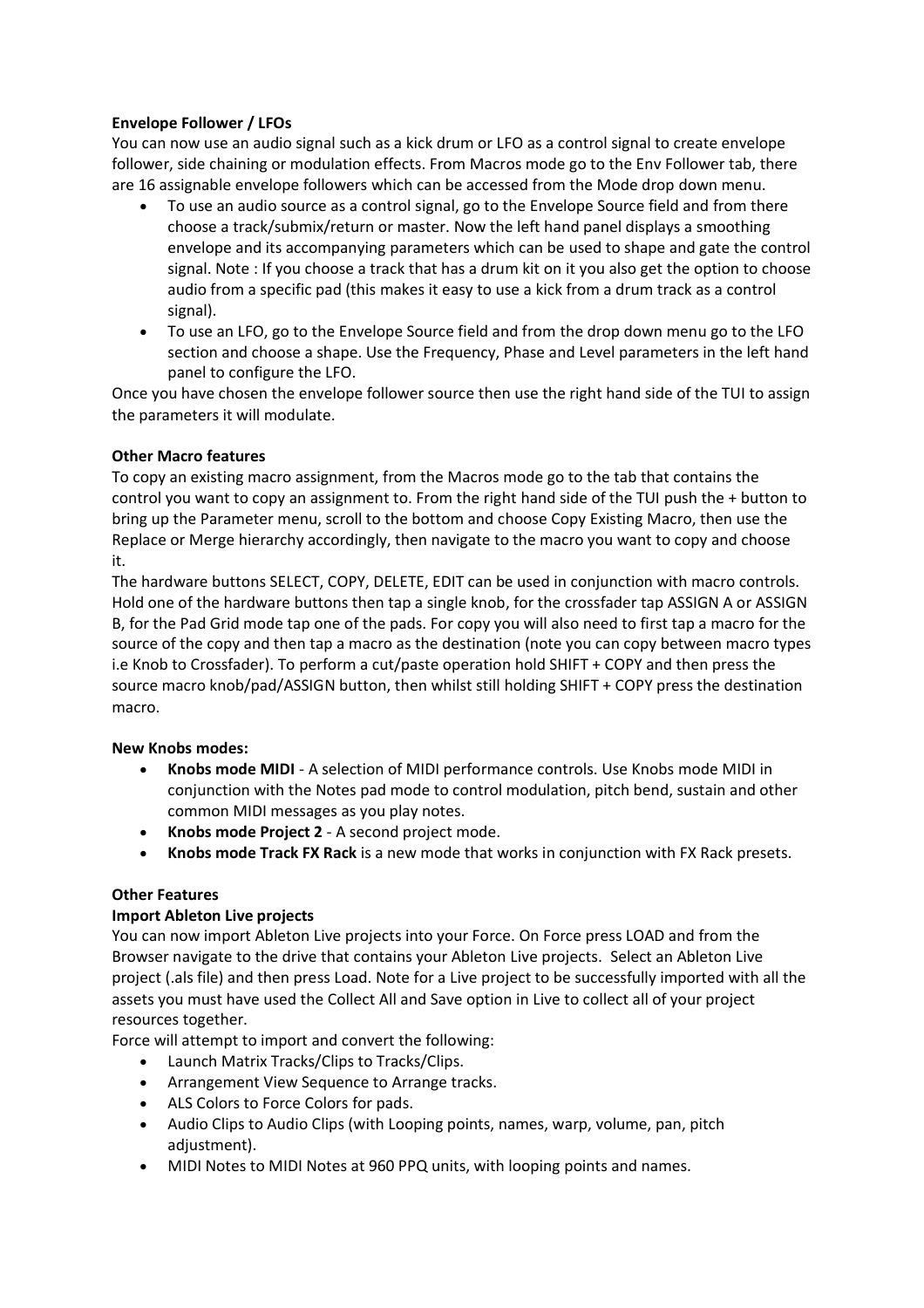- Basic conversion of ALS Drum Rack to XPJ Drum Kit. Only one "Selection" is handled. A maximum of four velocity variations per instrument.
- Basic conversion of ALS Impulse Instrument to XPJ Drum Kit.
- Basic conversion of ALS Sampler to XPJ Keygroup. (128 keygroup limit). Only one "Selection" is handled.
- Basic conversion of ALS Simpler to XPJ Keygroup.
- Plugin instrument tracks are converted to Force MIDI tracks.

**From Sample Edit you can now use the Force pads to audition samples and input slices**. From the TUI toolbar press the Pads icon to put the Force pads into sample audition mode. When Sample Edit tab is set to Trim the bottom left quadrant of pads are set to audition the current sample from different points. When Sample Edit tab is set to Chop you can use Force pads to add slices to the current sample or trigger existing samples. If the current track is a Drum Program then the Sample Edit tab can be set to Pad now the pads audition the current sample on the current pad in a similar way to Notes mode.

**Timing Correct** has now been tweaked to have a dedicated On/Off setting that is separate to the TC Division parameter. This makes it easy to maintain a favourite TC division and quickly toggle between TC Off / On when recording depending on whether you want input quantisation or not.

You can now **flatten an audio clip**, rendering all the edits and regions within the clips bounds to a new audio clip with a single audio file. First make sure you have stopped transport playback, select the audio clip that you want to Flatten. Next, go to Grid mode, from the top right of the TUI push the Edit button and from the selector choose Flatten Clip. Choose the **Flatten Elastique** option to render any timestetching or pitch shifting through **Elastique Pro** this will give higher quality results with less artefacts that Force's live timestretching algorithm.

#### **Pull Down Menu**

You can now easily access key Force parameters in any mode using the TUI Pull Down menu. Drag from the top middle of the TUI to show the Pull Down menu. The Pull Down menu can be set to two different heights, pulling down the menu a small amount snaps it to the TUI toolbar height so that the Automation and Learn buttons can be used in conjunction with Mixer, Insert edit and Track Edit modes without obscuring any of the automation parameters. Dragging the Pull Down menu further reveals more parameters and meters. To dismiss the menu simply swipe it upwards.

You can now record automation using the Global Automation button. From the Pull Down menu pressing the Global Automation button toggles the global automation state between Read and Write. Holding SHIFT and pressing the automation button sets it to Off.

#### **Mixer / Pad Mixer improvements**

- The Mixer now has a separate Effects and I/O tab.
- If an insert slot is empty tapping the empty slot takes a user to the insert selection screen.
- If an insert slot already has an effect tapping the slot goes straight to the Insert Editor for the effect.
- The Insert Editor now contains a trash can icon to remove an insert effect from a slot.
- The Inserts button at the top of the channel strip opens the old insert overlay.
- The Mixer now contains dual level meters, press the Settings f-key and from the Mixer Config popup go to the MIDI / Audio Track Input Monitoring sections to configure the behavior for the new input meters.
- MIDI Tracks now have level (CC7) and pan (CC10) controls.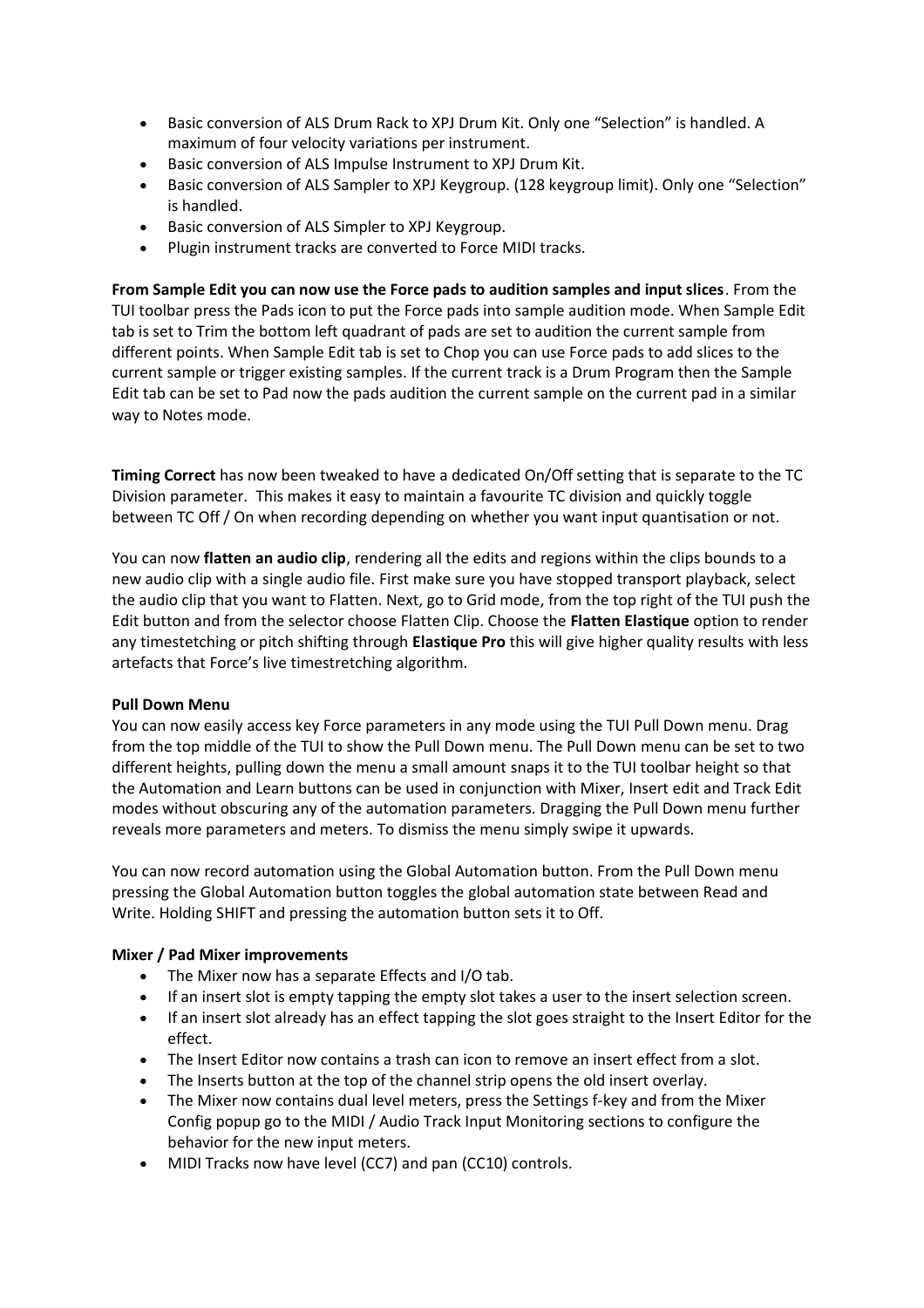# **Track FX Racks**

A Track FX Rack is a container for creating custom signal processing chains with dedicated realtime controls assignments. Instantiate up to four insert effects on a track mixer strip and then assign key parameters from them to the accompanying Track FX Knobs mode to control them in new and interesting ways. Saving a Track FX Rack preset stores both the individual effects and the Track FX knobs assignments into a single preset that can be recalled on a track.

- **You can now save or load FX Racks from a mixer strip**. Press MIXER and go to the Effects tab. From a mixer strip push the Insert button to open the insert overlay. The overlay now contains three new buttons Load Factory FX Rack, Load User FX Rack and Save FX Rack.
- Force now comes with a library of Factory FX Rack presets organized by type.
- Force now has a dedicated Track FX knobs mode (See the Macros section for more details).
- You can now load Track FX user presets from the Browser mode.

# **File Browser enhancements**

- The file browser now supports recursive searching. Press Load to go to the Browser mode, from the search box type in a word, by default Force will now recursively search your storage device for files that match the search term.
- You can now see the size, date created, date modified for each file in the Browser. Press the settings icon and enable the options you wish to view.
- You can now order the file browser list by column type by tapping the header of any column, tapping a second time reverses the order. In the column header the light grey triangle shows the column that controls the file list sorting.
- Tracks are now saved with the arrangement from the track. To load a Track with its arrangement hold Shift and make sure the Load Arrange f-key is On.

## **Further enhancements:**

- You can now **disable multiple Mute/Solo/Record Arm buttons** by holding down delete and tapping one of the bottom row buttons.
- In a drum or key group track you can now **automate the Slice parameter**.
- You can now **create your own progressions**. On a melodic track type, record a chord progression into a clip, go to Clip or Grid mode, from the top right of the TUI press the EDIT button from the Grid/Clip Edit selector and choose Convert To Progression. To perform your new progression on a plugin track go to Notes mode, press Shift Notes to open Note Config, set the Type to Progressions, lastly select your progression from the Progression field.
- When the MASTER button is pressed you now get a temporary message on the TUI to inform you wether the pads are showing Master Tracks or Tracks.
- You can now **exclude a track from a row launch**, this can be a great way to leave an accapella playing on a track whilst trying out different arrangement ideas by launch different rows. From the Matrix TUI mode, double tap on a Track Header to bring up the Track Settings popup, now scroll to the bottom of the popup and set the Row Launch field to Exclude from Row Launch.
- The TC field in the Arpeggiator popup is now a radio button to make it easier to use.
- **Retrospective Record** Force now captures MIDI events in the background. After playing some notes, select an empty clip or the arrange event list, then from the Pull Down menu push Retrospective Record to add the events to the current tracks arrangement or create a new clip.
- You can now merge the samples and settings from two drum tracks together. On a track with a drum program, go to Clip or Grid mode, then from the EDIT button choose **Merge Pads**.
- You can now configure the brightness of the Force pads. Go to Preferences > Hardware and use the Pad Brightness slider to decrease the pad brightness.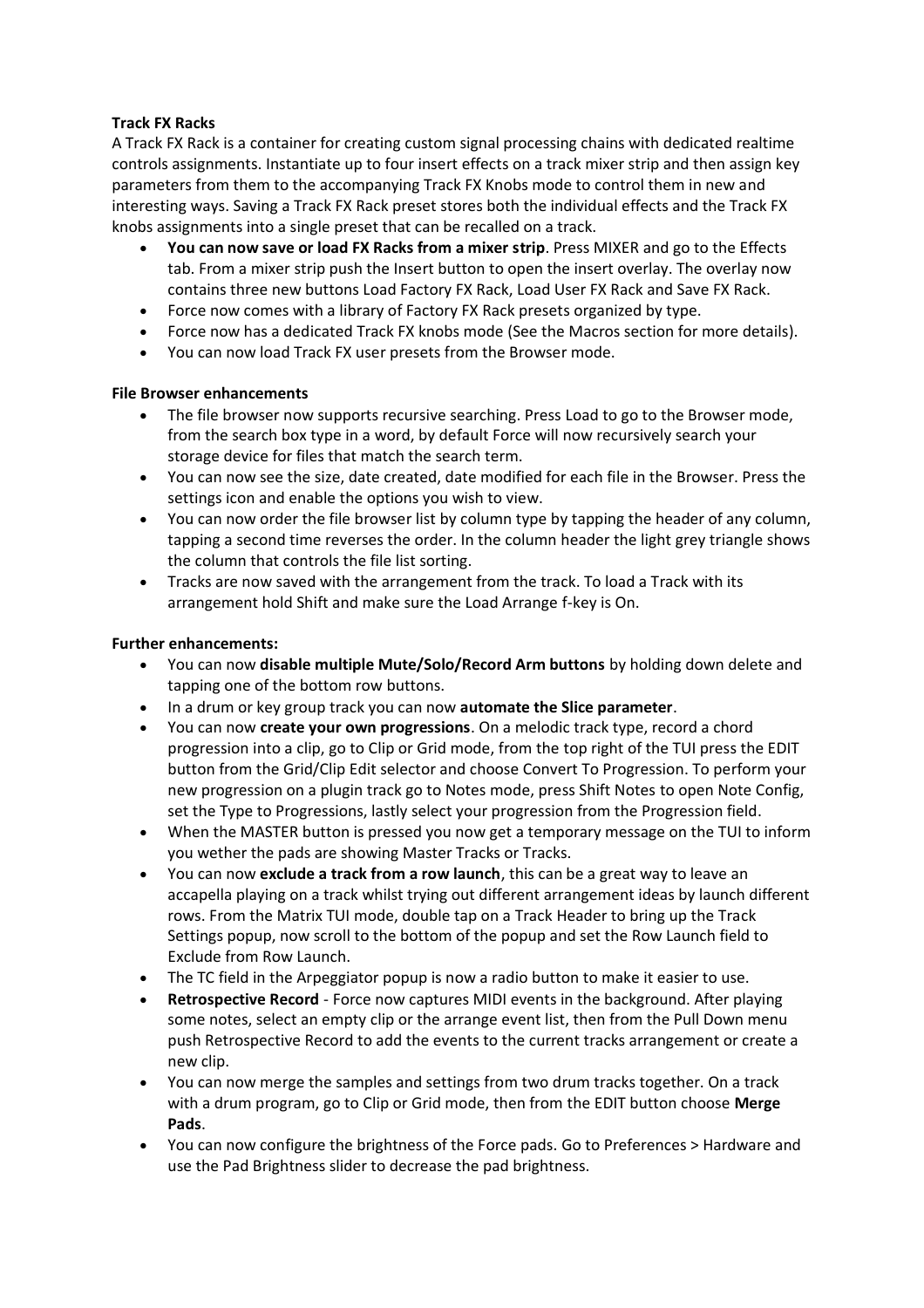- You can now **copy pads between drum programs**. On a track with a drum program, go to Clip or Grid mode, then from the EDIT button choose Copy Pads from here you can copy a pad, a range of pads or a bank of pads from one drum program to another.
- You can now **select single or multiple events using the Step Sequencer pads**. Press MENU then choose GRID so that the TUI shows the grid editor, next press the STEP SEQ button to go to the step sequencer pad mode. Enter some steps using the pads, to select an event hold the SELECT button and press one of the pads that has an event on it. To select multiple events hold SHIFT + SELECT and press the pads with the events you wish to select.
- You can now use **classic MPC 16 Levels functionality with a drum track**. Create a Drum track, push NOTES to go to Notes mode, push NOTES a second time to go to the new 16 Levels pad mode. The pads are split into four quadrants, the bottom left quadrant plays one bank of drum pads, to change the pad bank hold SHIFT and press OCT -/+. The other three quadrants play the current pad (shown in white) with 16 levels of variation. To configure the 16 Level parameter for each bank hold SHIFT and press NOTES to bring up the Notes Config. From here use the Bottom Right, Top Left, and Top Right fields to set a quadrant's 16 Level parameter to Velocity, Tune, Filter, Layer, Attack, or Decay.

# **Stability and reliability**

# **Ableton Link**

• Akai Pro Force & MPC units will now recognize eachother via Ableton Link

# **Automation**

- Automation data no longer erases itself if an adjustment is made at the start of an event list
- Clear Auto no longer generates excessive Undo History entries

#### **Browser**

- Factory Plugin presets are no longer missing
- Project data folders are no longer referred to as "system folders" in the Options popup

#### **Clip Edit**

• MIDI Clip Reset View button now resets horizontal zoom level

#### **CV Tracks**

• Gate values no longer stick at +5v if no note off message is sent

#### **Drum Track Edit**

- Effects tab does now updates the All On/Off state correctly when switching between pads
- Changing pad selection will no longer make Zoom/Scroll OLEDs disappear

#### **Grid View**

- Nudged MIDI events no longer ignore clip Loop Start value
- It is now possible to move horizontally when Loop Length is less than Loop Start

#### **Looper**

• Exporting from the Looper with no tracks in the project no longer causes a crash

#### **MIDI Sync**

• MIDI Clock stability when commencing playback has improved

#### **MIDI Tracks**